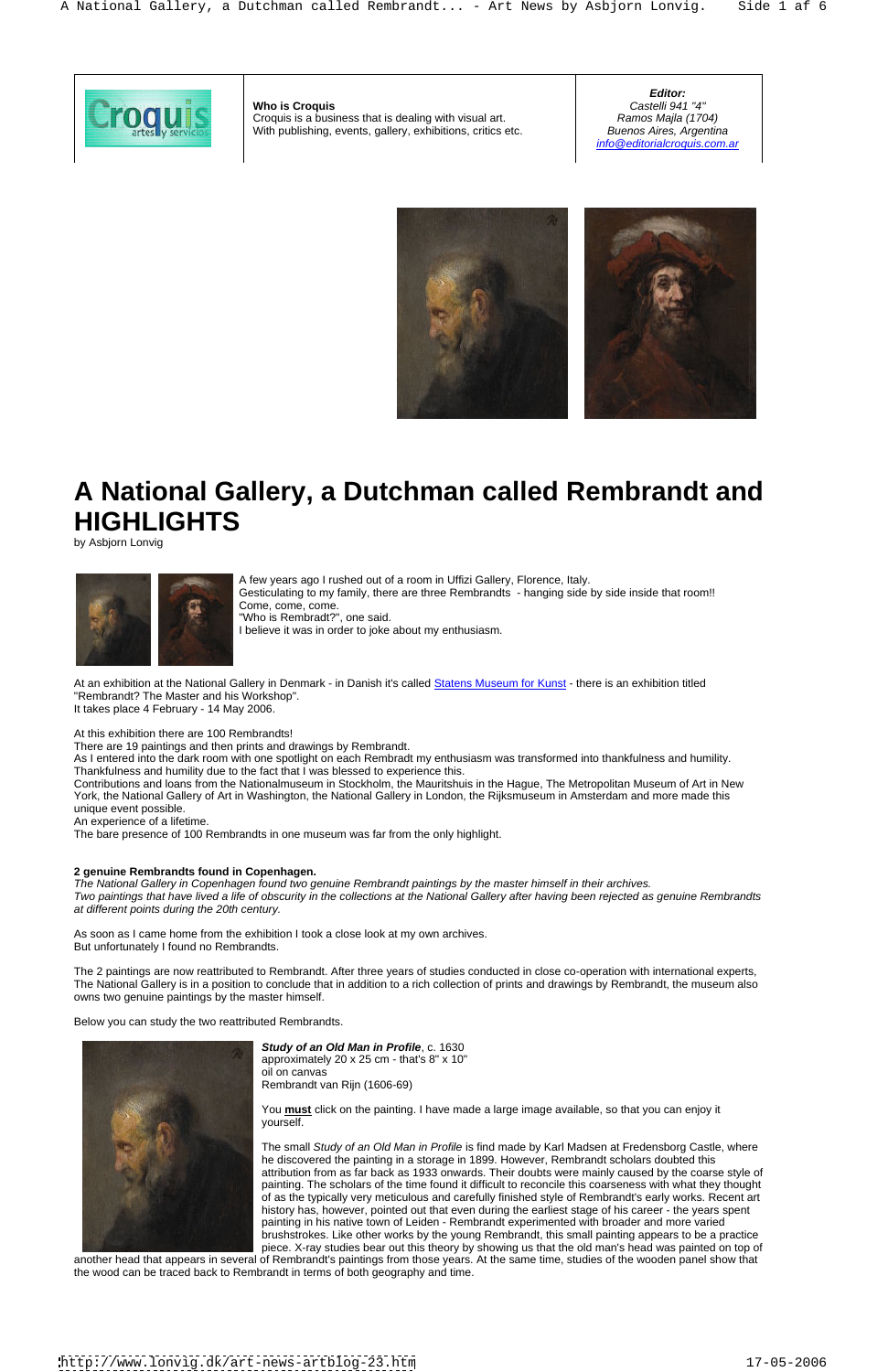

**The Crusader**, c.1659-61 approximately 60 x 80 cm - that's 23" x 31" oil on canvas Rembrandt van Rijn (1606-69)

You **must** click on the painting. I have made a large image available, so that you can enjoy it yourself. yourself.

In 1911 the Rembrandt connoisseur and then director of The National Gallery, Karl Madsen, found The Crusader in a remote corner of Fredensborg Castle where it had been placed in temporary storage. Despite Karl Madsen's evident enthusiasm for the painting, its status was soon called into question, and in 1969 it was rejected as a Rembrandt. The most recent studies now tell us that the painting is a sketch for The Knight with the Falcon (Göteborgs Konstmuseum). X-rays support this assumption by demonstrating that the underlying layers of paint are built up in a manner typical of Rembrandt. The piece presumably depicts the Dutch Saint Bavo, and the painting has the convincing oscillation between the precise and the spontaneous that is so typical of Rembrandt. At the same time it exemplifies the pastose manner of painting characteristic of the artist's late work.

There are, however, some signs to suggest that parts of the painting were done by one of Rembrandt's students, a common practice at the master's workshop.

The studies took place in co-operation with an international panel of experts comprising the head of the Rembrandt Research Project, professor dr. Ernst van de Wetering, research technician with the Rembrandt Research Project Karin Groen, senior conservator David Bomford from the National Gallery in London, and head of conservation at the National Gallery Jørgen Wadum. Based on the latest knowledge about Rembrandt and the artists in the circle around him - and technical studies such as x-rays, infrared reflectography, dendrochronology (the science of dating wood), studies of the canvas thread count, ground, layers of paint, etc. - the National Gallery has obtained much more knowledge about the works in question. For example, the two reattributed works have been placed at either end of Rembrandt's life's work. The studies are documented in a comprehensive book published in connection with the exhibition.

# **The National Gallery - Statens Museum for Kunst.**

**The Old Building.**

A National Gallery with Rembrandts you would probably expect to look like this:



 The museum building dates back to 1896 and was designed in ornamental historicism by the architect Wilhelm Dahlerup. This building reflects the exuberant joy so typical of the period - taken in mixing several historical styles. This is most clearly evident from the richly decorated facade and the imposing entrance, which makes for a solemn transition from the outside world into the museum collections.



And the interior? You might expect it to look like this. Wouldn't you?

# **The National Gallery - Statens Museum for Kunst. The New Building.** You would NOT expect the architecture to look like this:

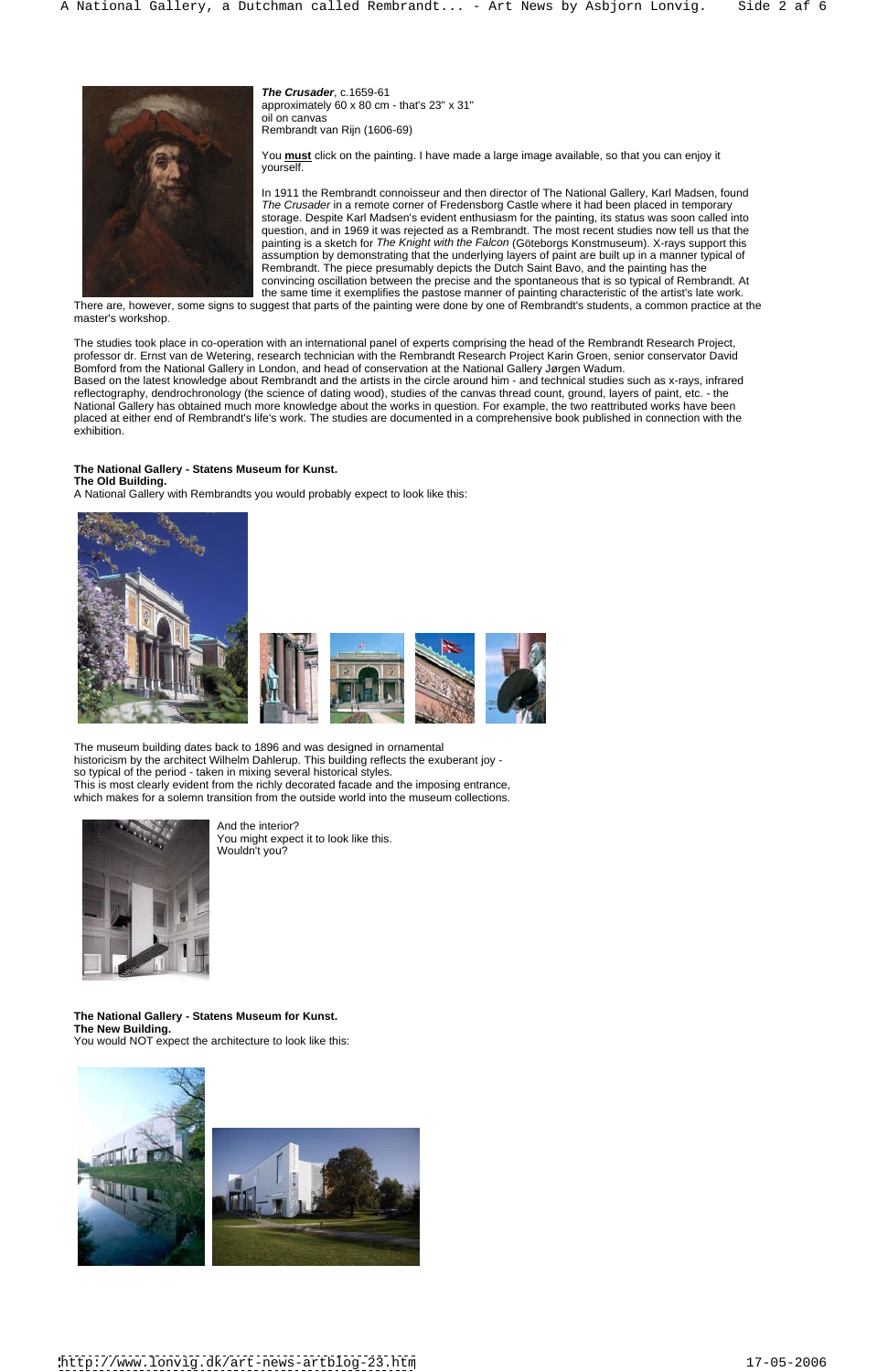



In the huge stage room there was a projector and a screen. Wonderful surroundings for an interactive lecture.

The National Gallery has two faces. The new facade. And the old facade. One that depicts care for contemporary and modernistic trends. And another that depicts care for the past.

The first highlight was 100 Rembrandts in one place, the second highlight was the two genuine Rembrandt paintings and the third highlight is an exhibition called...HIGHLIGHTS.

# **HIGHLIGHTS - an exhibition.**

The most outstanding works in the collections of the National Gallery are presented in a new, challenging way.

In connection with an extensive fireproofing of the old building a plentiful selection of 700 years of art - ranging from contemporary artist Baselitz via Jorn, Picasso, Braque, Matisse to Eckersberg, El Greco, Cranach, Mantegna, Lorenzetti - and many others. I must not forget Rubens.

The presentation is in some ways like the compact floor-to-ceiling hanging of the past, as experienced by the first guests to the National Gallery when it opened in 1896.



The works are hung from floor to ceiling and arranged chronologically. However, the surroundings are changed, and the old paintings presents themselves quite differently in the white, spacious rooms of the new building, just as the juxtaposition of the works show new analogies.

# **2004 - 1905 Contemporary and Modern Art**

I have selected some of the art works from HIGHLIGHTS. They are shown in reverse chronological order: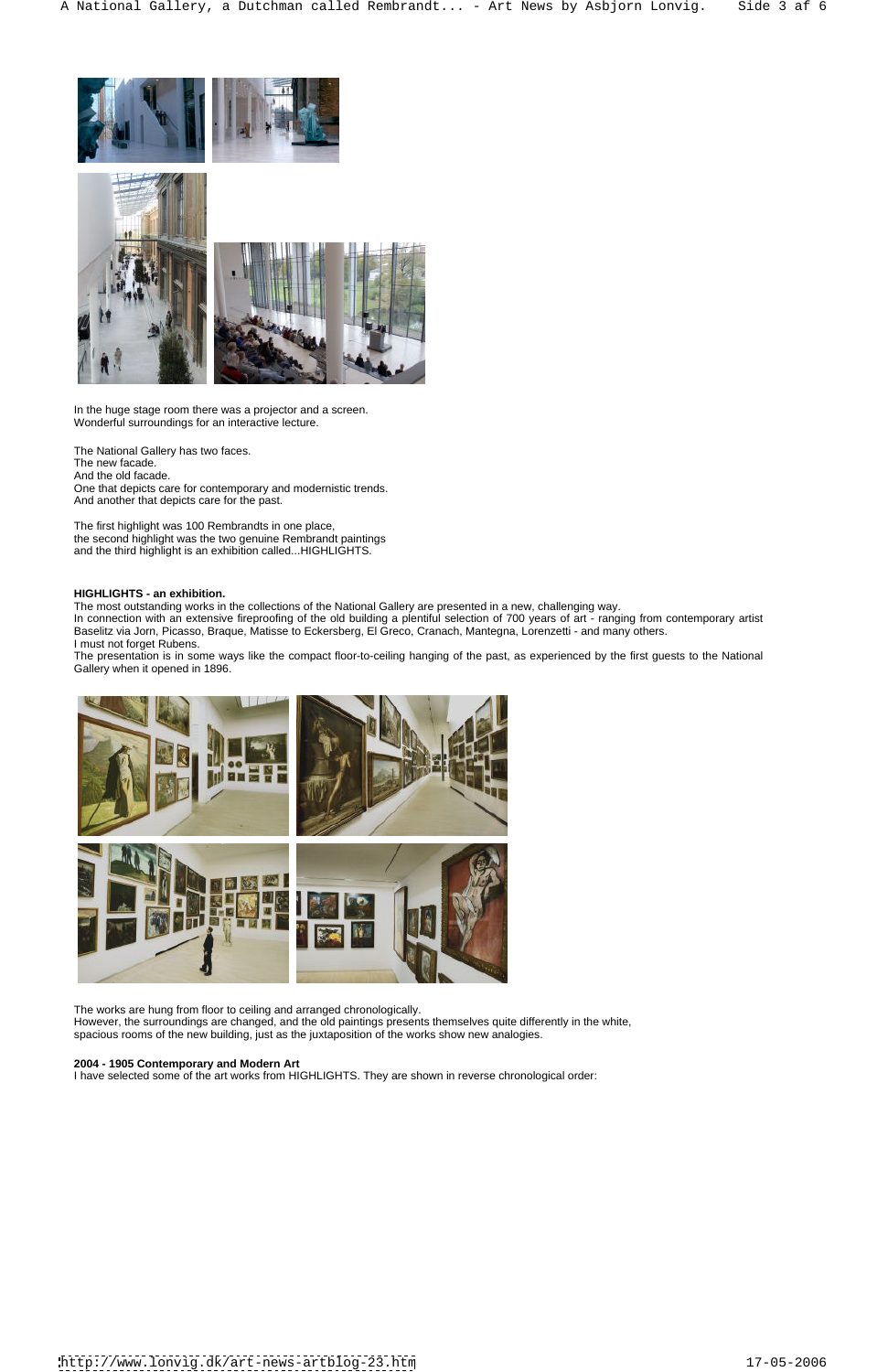



Pablo Picasso (1881 - 1973), Naked Woman lying by Window, 1971, pencil, red and blue chalk Asger Jorn (1914 - 1973), Vision Rouge (Red Visions), 1944, oil on canvas Amedeo Modigliani (1884 - 1920), Alice, 1918, oil on canvas Georges Braque (1882 - 1963), Arbres (The Trees at l'Estaque), 1908, oil on canvas André Derain (1880 - 1954), La danseuse ou la femme en chemise (woman in chemise), 1906, oil on canvas Henri Matisse (1869 - 1954), Portrait of Madame Matisse. The Green Line, 1905, oil on canvas

**1820 - 1337 Older Art.** Shown in reverse chronological order:

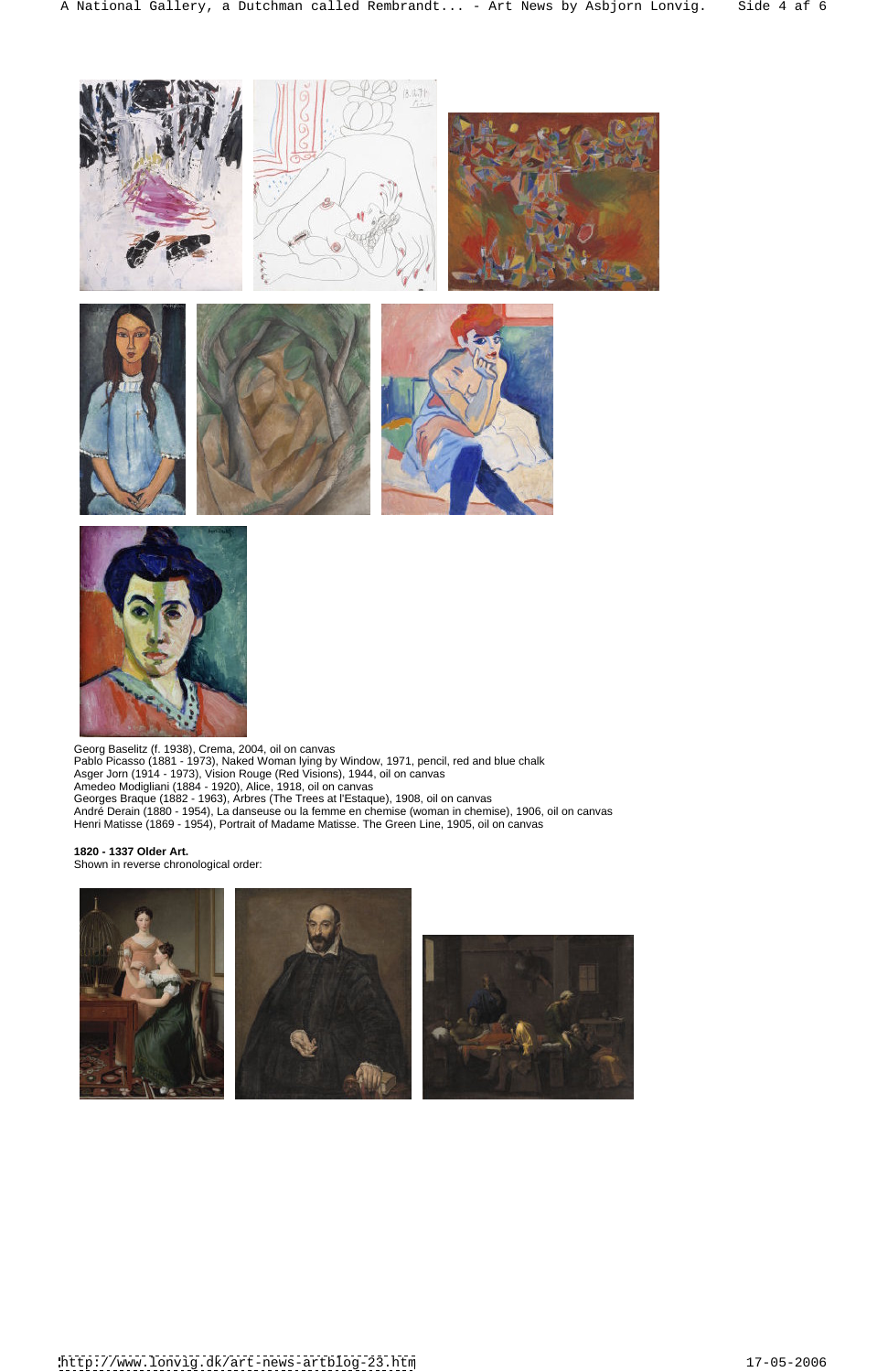

C.W. Eckersberg (1783 - 1853), Bella and Hanna. The Eldest Daughters of M.L. Nathanson, 1820, oil on canvas El Greco (1541 - 1614), Portrait of a Man, 1570-1575, oil on canvas Nicolas Poussin (1594 - 1665), The Testament of Eudamidas, 1644-1648, oil on canvas Jan Gossaert (1478 - 1532), Portrait of a Man, 1493-1532, oil on wood Lucas Cranach d. Æ. (1472 - 1553), Venus with Cupid stealing honey, 1530, oil on wood Parmigianino (1503 - 1540), Portrait of Lorenza Cybo, 1523, oil on wood Andrea Mantegna (1430 - 1506), Christ as the suffering Redeemer, 1495-1500, tempera on panel Ambrogio Lorenzetti (1317 - 1348), St. John the Baptist, 1337-42, tempera on panel

# **After HIGHLIGHT.**

The hanging is sure challenging. The art works do not have the space they usually have. The juxtaposition of the works is challenging. Old paintings side by side with new. Styles are mixed. Old paintings in the new building. Sure new analogies are exposed.

Once I saw something challenging in the art world that formed a synthesis without deriving focus from the art. It was back in 1993.<br>Koldinghus Castle Ruin in Kolding. Denmark is most delicately restored and renewed by the architects Inger and Johannes Exner 1972-92. The combination of this extraordinary historical atmosphere, the contemporary architecture and Miró's sculptures formed a synthesis.

But I have as a spectator a unique opportunity to explore. I myself had paid no attention to Gijsbrects before. The Flemish Cornelius Nobertus Gijsbrects. He was a painter at the Danish Royal Court for some years. He painted kind of photo realistic. He had a wonderful twisted brain, he painted the backside of a framed painting. A painting from 1675 seamed contemporary to me. I know a contemporary guy who paints in exactly the same way. I admire the craftsmanship.

Last time I had this feeling that a deceased artist lives right now was in Chicago. In Oak Park I saw several of Frank Lloyd Wright's houses. One from 1909 seamed built yesterday.

# **Two more exhibitions:**

Lilibeth Cuenca Rasmussen: EgoShow, the x-room 18 February - 14 May 2006 and Danish Sculpture 1850-2000 in The Sculpture Street between the old and the new building.

It's not fair to either Lilibeth Cuenca Rasmussen or Danish sculptures to say anything about these exhibitions.

I saw them. The contract of the contract of the contract of the contract of the contract of the contract of the contract of the contract of the contract of the contract of the contract of the contract of the contract of th

But my perception tools had been shut down due to mental exhaustion.

#### **Thoughts.**

Doing something challenging in the art world that forms a synthesis without deriving focus from the art - that's a branch of art itself. With the exhibitions "Rembrandt? The Master and his Workshop" and SMK HIGHLIGHTS the Notional Gallery has succeeded in this branch of art.

The presence of the name Allis Helleland in both cases, at the National Gallery and at Koldinghus Castle Ruin might be coincidental? It is not.

**Photos: By SMK Foto (permission granted)**